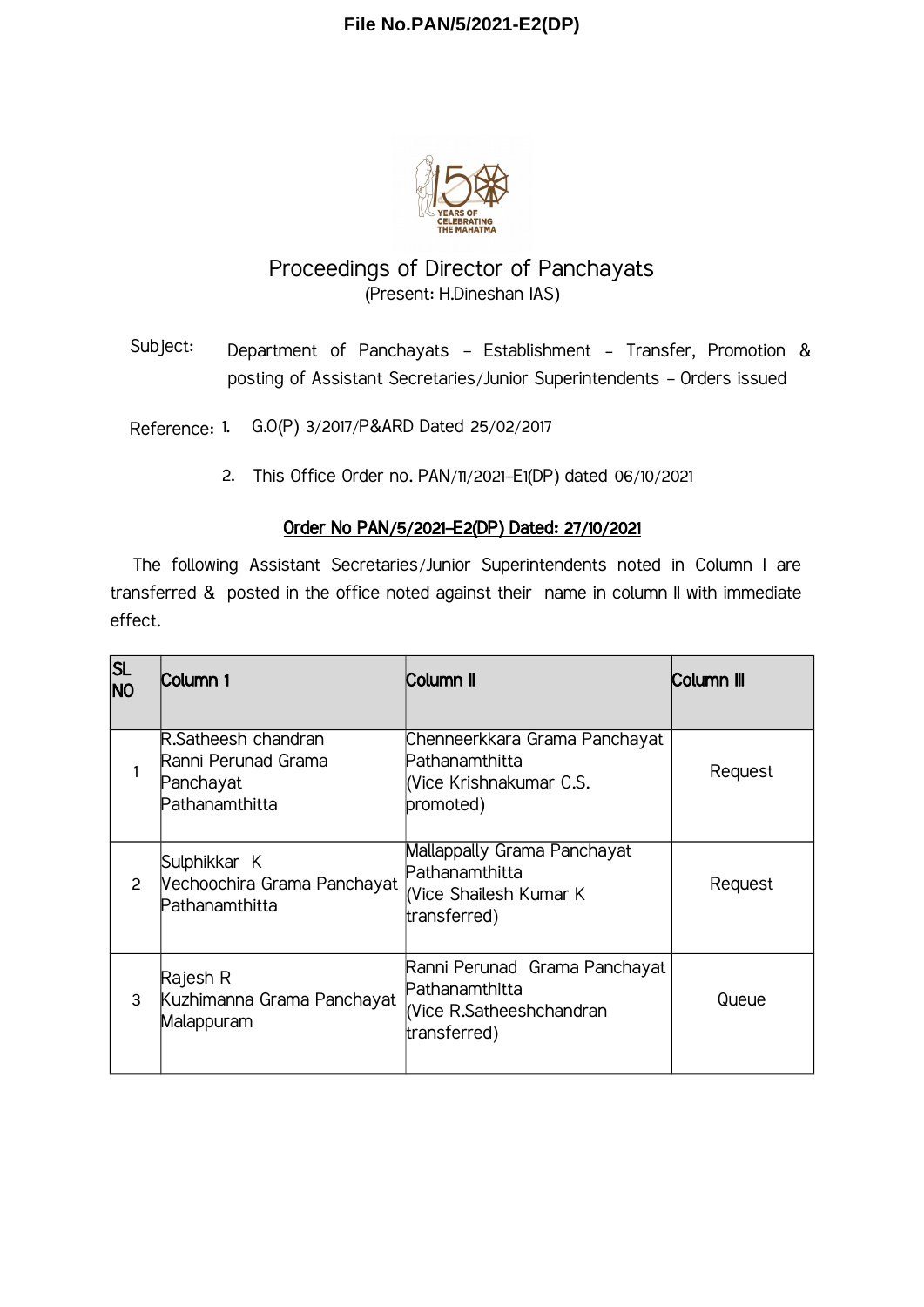| 4               | Prakash. M<br>Muttil Grama panchayat<br>Wayanad                   | Vechoochira Grama Panchayat<br>Pathanamthitta<br>(Vice Sulphikkar K transferred)      | compassionate |
|-----------------|-------------------------------------------------------------------|---------------------------------------------------------------------------------------|---------------|
| 5               | R.Sreedevi<br>0/o Assistant Director of<br>Panchayats ,Alappuzha  | Pathiyoor Grama Panchayat<br>Alappuzha (Vice M.J.Prasanth<br>transferred)             | Request       |
| 6               | M.J.Prasanth<br>Pathiyoor Grama Panchayat<br>Alappuzha            | PAU-3 Mannar<br>Alapuzha<br>(Vice P. Haridas promoted)                                | Request       |
| 7               | Rajesh.S<br>Chennampallipuram Grama<br>Panchayat ,Alappuzha       | Krishnapuram Grama Panchayat<br>Alapuzha<br>(Vice B. Navas promoted)                  | Request       |
| 8               | Abdul Letheef K<br>Mulakuzha Grama Panchayat<br>Alappuzha         | Purakkad Grama Panchayat<br>Alapuzha (Vice A. Suresh<br>promoted)                     | Request       |
| 9               | R Gopinathan<br>Mannar Gramapanchayat<br>Alappuzha                | Kainakary Grama Panchayat<br>Alapuzha<br>(Vice Indu. B promoted)                      | Request       |
| 10 <sup>°</sup> | Renjith R<br>Chalavara Gramapanchayat<br>Palakkad                 | 0/o Assistant Director of<br>Panchayats<br>Alappuzha (Vice R.Sreedevi<br>transferred) | Queue         |
| 11              | Shailesh Kumar K<br>Mallappally Grama Panchayat<br>Pathanamthitta | Vallikunnam Grama Panchayat<br>Alapuzha<br>(Vice S. Jayasree promoted)                | Queue         |
| 12              | Sunil.K<br>Amarambalam Grama<br>Panchayat<br>Malappuram           | Mannar Grama Panchayat<br>Alapuzha (Vice R Gopinathan<br>transferred)                 | Queue         |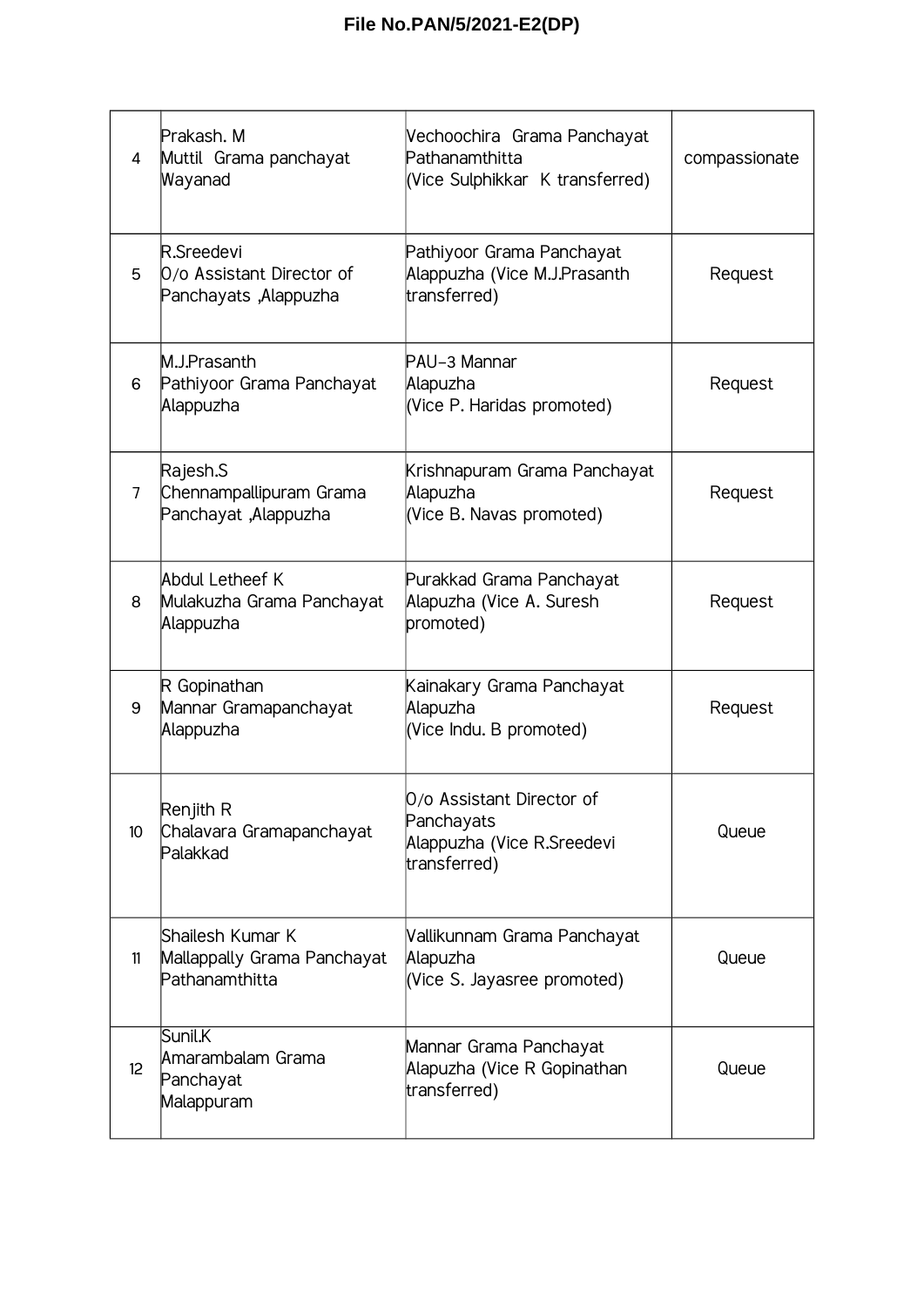| 13              | K V Harikumar<br>Kumarakom Grama panchayat<br>Kottayam          | PAU-1 Thuravoor<br>Alapuzha (Vice J. Santhosh<br>promoted)                         |                               |
|-----------------|-----------------------------------------------------------------|------------------------------------------------------------------------------------|-------------------------------|
| 14              | Jayasree M<br>Kanjoor Grama Panchayat<br>Eranakulam             | Chennampallipuram Grama<br>Panchayat Alappuzha<br>(Vice Rajesh.S transferred)      | Queue                         |
| 15 <sup>5</sup> | Byju. C.M<br>vijayapuram Grama Panchayat<br>Kottayam            | Mulakuzha Grama Panchayat<br>Alappuzha<br>(Vice Abdul Letheef K<br>transferred)    | Queue                         |
| 16              | Preetha M S<br>O/o Deputy Director of<br>Panchayats<br>Kottayam | District Panchayat<br>Kottayam (Vice Sebastian P<br>Varkey transferred)            | Administrative<br>convenience |
| 17              | Sebastian P Varkey<br>District panchayat<br>Kottayam            | Vijayapuram Grama Panchayat<br>Kottayam<br>(Vice Byju. C.M transferred)            | Administrative<br>convenience |
| 18              | P Sreekumar<br>Athirampuzha panchayat<br>Kottayam               | Manjoor Grama Panchayat<br>Kottayam<br>(Vice Remya Simon transferred)              | Administrative<br>convenience |
| 19              | Remya Simon<br>Manjoor panchayat<br>Kottayam                    | Athirampuzha Grama Panchayat<br>Kottayam<br>(Vice P Sreekumar transferred)         | Administrative<br>convenience |
| 20              | Sajikumar K.S<br>PAU 2 Nedumkandam<br>ldukki                    | Kumarakom Grama Panchayat<br>Kottayam<br>(Vice K V Harikumar transferred)          | Queue                         |
| 21              | Shanavas V A<br>Pau 4 Peerumedu<br><b>Idukki</b>                | O/o Deputy Director of<br>Panchayats<br>Kottayam (Vice Preetha M S<br>transferred) | Queue                         |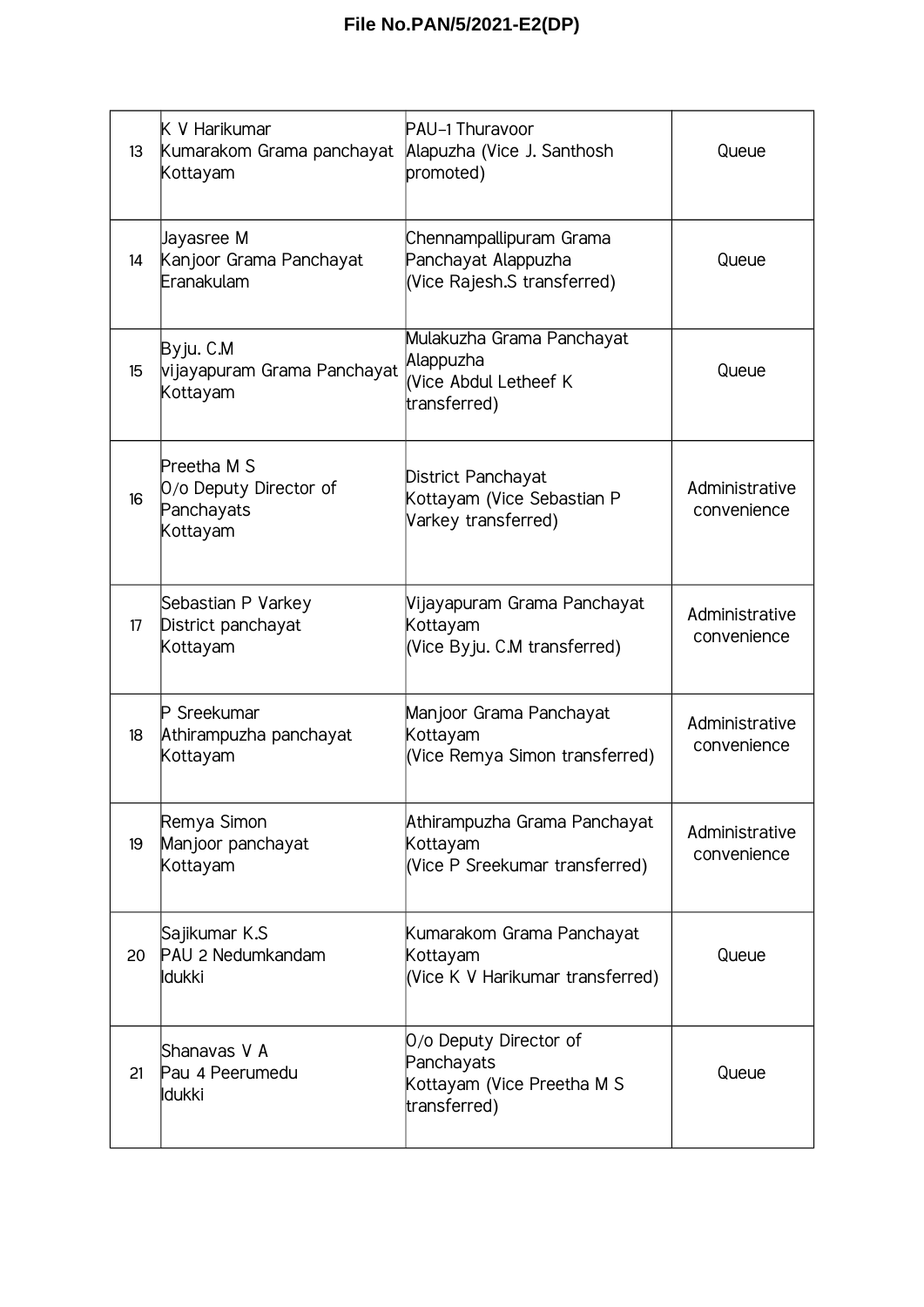| 22 | M. S. Shihabudheen<br>Elappara Grama panchayat<br>ldukki                                                                                      | <b>PAU IV Peerumedu</b><br>Idukki(Vice Shanavas V A<br>transferred)         | Request                                      |
|----|-----------------------------------------------------------------------------------------------------------------------------------------------|-----------------------------------------------------------------------------|----------------------------------------------|
| 23 | Pradeep.K<br>PAU-II , Kondotty<br>Malappuaram                                                                                                 | <b>PAU II Nedumkandam</b><br>Idukki(Vice Sajikumar K.S<br>transferred)      | Request                                      |
| 24 | Rajeev M.Krishnan<br>Nelliyampathy Grama<br>Panchayat<br>Palakkad                                                                             | Elappara Grama panchayat<br>Idukki(Vice M. S. Shihabudheen<br>transferred)  | Request                                      |
| 25 | Joby Joseph<br>Perinjanam Grama Panchayat<br>Thrisur                                                                                          | Cheranallur Grama Panchayat<br>Eranakulam<br>(Vice Gayathri. M.V. promoted) | Queue                                        |
| 26 | Nefeesa C M<br>Thirumittacode Grama<br>panchayat<br>Palakkad                                                                                  | Kanjoor Grama Panchayat<br>Eranakulam<br>(Vice Jayasree M transferred)      | retirement within<br>2year/compassio<br>nate |
| 27 | Binoop.K.C<br>Pavaratty Grama panchayat<br>Thrissur                                                                                           | Perinjanam Grama Panchayat<br>Thrisur (vice Joby Joseph<br>transferred)     | Administrative<br>convenience                |
| 28 | Daisy Abraham<br>Kuthannur Grama Panchayat<br>Palakkad                                                                                        | Pavaratty Grama Panchayat<br>Thrisur (vice Binoop.K.C<br>transferred)       | Queue                                        |
| 29 | Sheeja S<br>Chemmaruthi<br>Gramapanchayat<br>Thiruvananthapuram (U/o<br>promotion to Pullurperiya<br>Gramapanchayat, Kasaragod)<br>(On leave) | Chalavara Grama Panchayat<br>Palakkad<br>(Vice Renjith R transferred)       | Reposting                                    |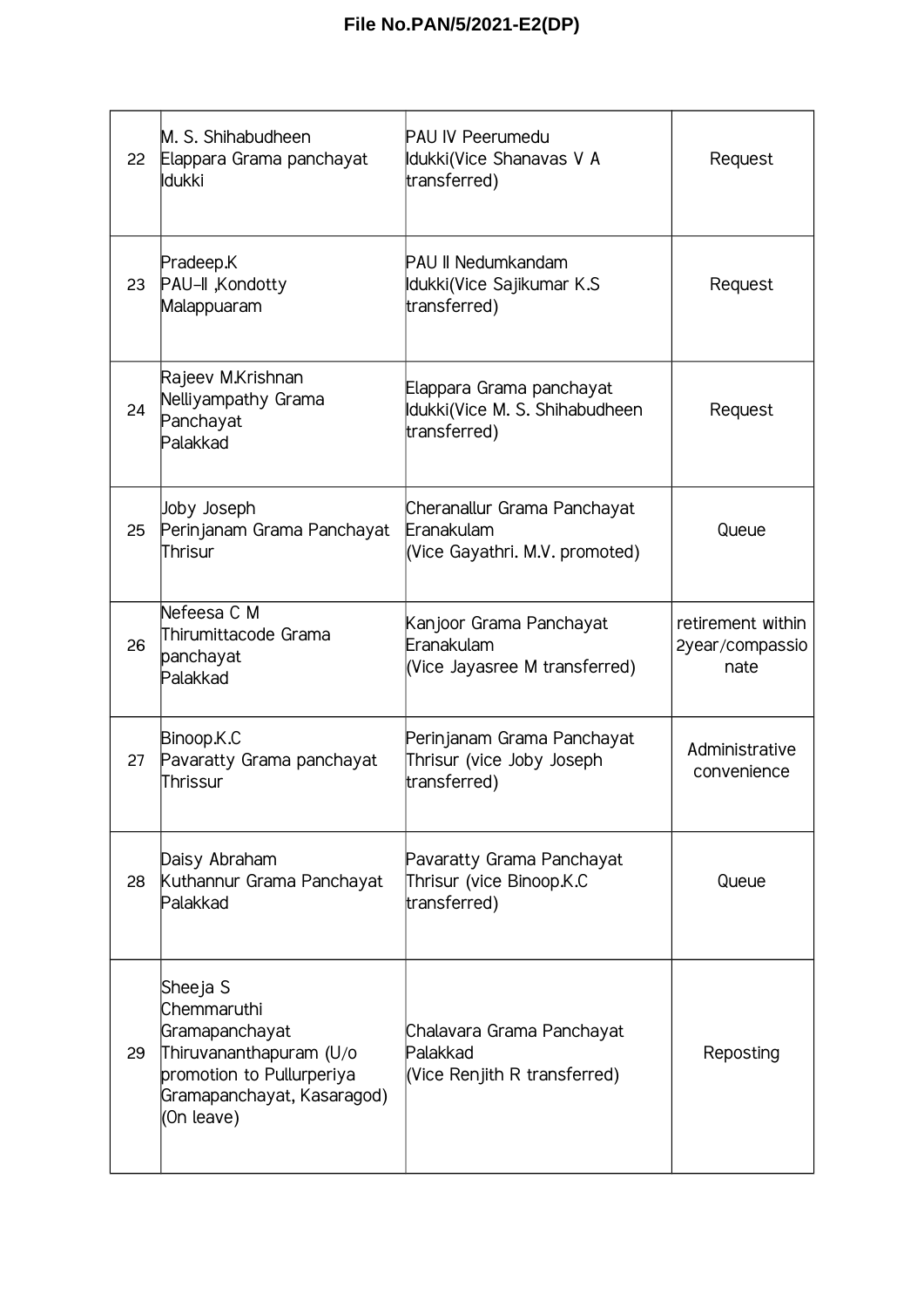| 30              | Biju P R<br>Kumbala Gramapanchayat<br>Kasargodu                        | Kuthannur Grama Panchayat<br>Palakkad (Vice Daisy Abraham<br>transferred)    | Request                       |
|-----------------|------------------------------------------------------------------------|------------------------------------------------------------------------------|-------------------------------|
| 31              | <b>Nishad</b><br>Kuttipuram Gramapanchayat<br>Malappuram<br>(On Leave) | Thirumittacode Grama Panchayat<br>Palakkad<br>(Vice Nefeesa C M transferred) | Reposting                     |
| 32 <sup>2</sup> | Saleem.K.M<br>Chekkiad Grama panchayat<br>Kozhikode                    | Chellannur Grama Panchayat<br>Kozhikode( in the leave vacancy)               | Request                       |
| 33              | Remesh kumar.P<br>Vettikkalava Grama panchayat<br>Kollam               | Thalavoor Grama panchayat<br>Kollam (Vice Sathi.0.S<br>transferred)          | Administrative<br>convenience |
| 34              | Sathi.0.S<br>Thalavoor Grama panchayat<br>Kollam                       | Vettikkalava Grama panchayat<br>Kollam (Vice Remesh kumar.P<br>transferred)  | Administrative<br>convenience |

The following Head Clerks noted in Column-I are provisionally promoted to the cadre of Assistant Secretaries / Junior Superintendents under rule 31(a)(i) of KS&SSR1958 in the scale of pay of Rs. 43400– 91200 and posted in the offices noted in Column-II against their names with immediate effect

| SL No | Seniority<br>Number | Column I | Column II |
|-------|---------------------|----------|-----------|
|       |                     |          |           |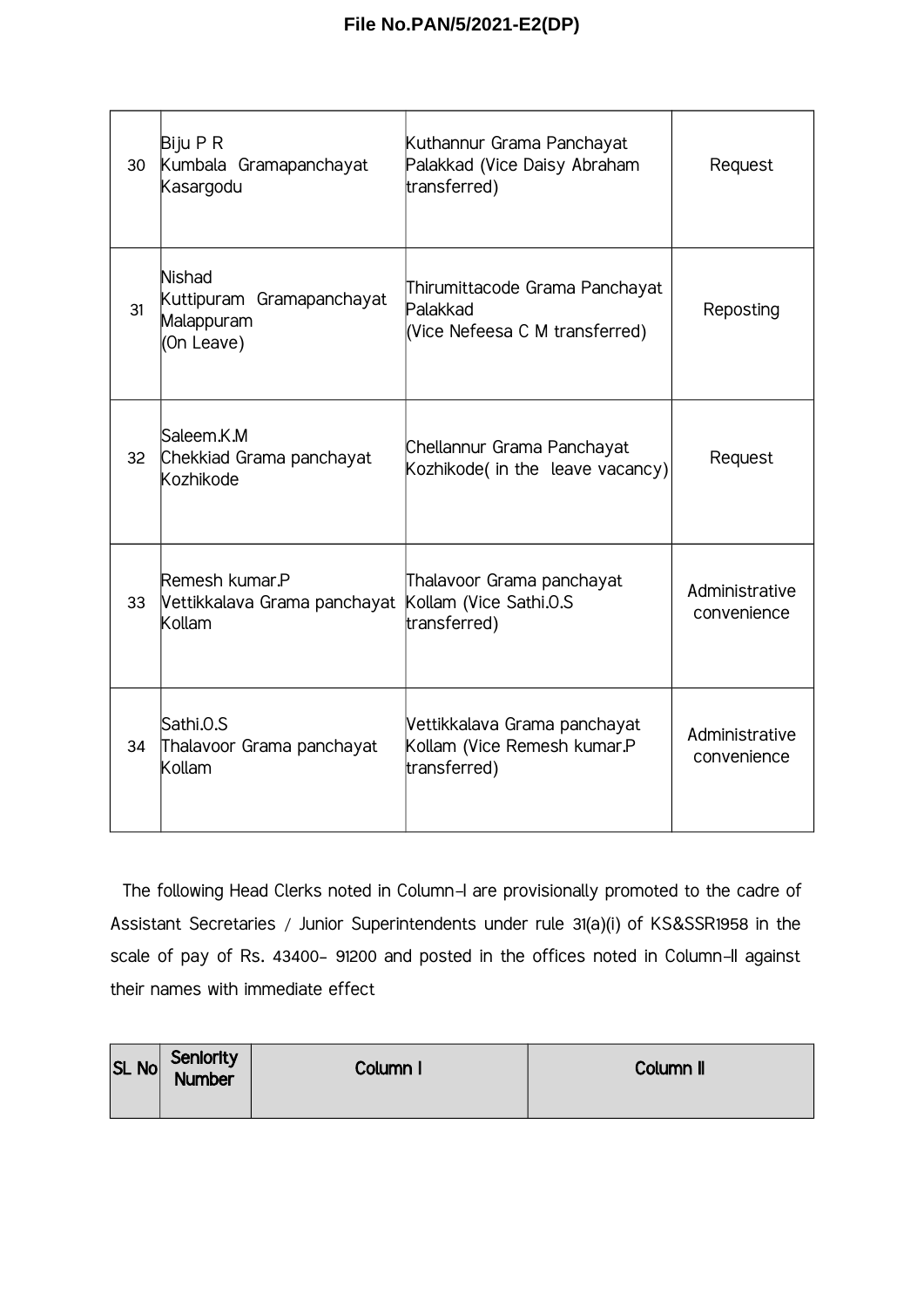| 1              | 3094 | Arunjithesh .R<br>Maravanthuruthu Grama Panchayat<br>Kottayam                  | New Mahe Grama Panchayat<br>Kannur (Vice P.V. Nisha promoted)                        |
|----------------|------|--------------------------------------------------------------------------------|--------------------------------------------------------------------------------------|
| $\overline{c}$ | 3095 | Bindhu Hariharan<br>Kooropada Grama Panchayat<br>Kottayam                      | PAU-II , Kondotty<br>Malappuaram (Vice Pradeep.K<br>transferred)                     |
| 3              | 3096 | Gireesh S.N.<br>Perumbalam Grama Panchayat<br>Alapuzha                         | Pullur periya Grama panchayat<br>Kasaragod (In leave vacancy)                        |
| 4              | 3097 | Deepa D Pillai<br>Madappally Grama Panchayat<br>Kottayam                       | Kodenchery Grama panchayat<br>Kozhikode (In the Leave vacancy)                       |
| 5              | 3098 | Julit Joseph<br>Teekoy Grama Panchayat<br>Kottayam                             | Kumbala Grama Panchayat<br>Kasargodu (Vice Biju P R promoted)                        |
| 6              | 3099 | S Abdul Vahid<br>Mynagapally Grama Panchayat<br>Kollam                         | Cheruvathur Grama Panchayat<br>Kasargodu (In the leave vacancy)                      |
| $\overline{7}$ | 3100 | Rekha T Soman<br>Elikulam Grama Panchayat<br>Kottayam                          | Chekkiad Grama panchayat<br>Kozhikode (Vice Saleem.K.M<br>transferred)               |
| 8              | 3101 | Suresh Kumar. S .S<br>Madavur Grama Panchayat<br>Thiruvananthapuram            | Nelliyampathy Grama Panchayat<br>Palakkad<br>Vice Rajeev M.Krishnan)<br>transferred) |
| 9              | 3102 | Annie Laurance<br>Ottasekharamangalam Grama<br>Panchayat<br>Thiruvananthapuram | Amarambalam Grama Panchayat<br>Malappuram<br>(Vice Sunil.K transferred)              |